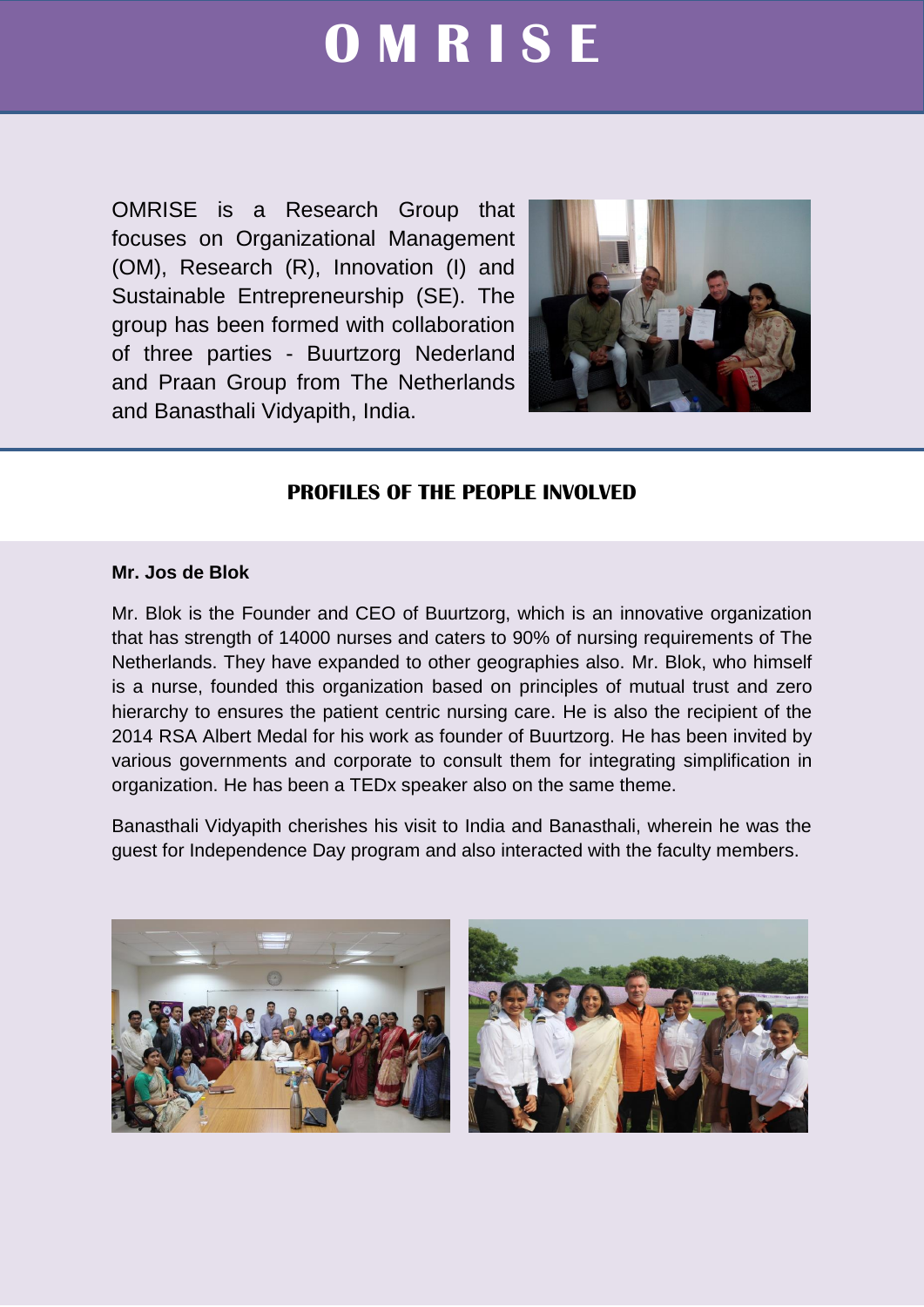# **O M R I S E**

#### **Prof. Sharda S. Nandram**

She has over three decades of rich Consulting and Entrepreneurial experience across Healthcare, Banking & Insurance, Public Government, Education, Sports sectors. She is founder of concepts of Integrating Simplification and Integrative Intelligence. Her research work has been widely published and is an acclaimed author. She is well travelled with diverse cross-cultural experiences through consulting, research and teaching engagements across Europe (Dutch resident), South America (Surinamese born), North America, Asia (Indian origin). Amidst well spread professional commitments, she equally enjoys taking care of her family.

Banasthali Vidyapith is fortunate to have connection with the daughter of India who is contributing to the betterment of the world in such a unique manner. Her visit to Banasthali and interaction with students and faculty members is always full of deep insights.





### **Prof. Harsh Purohit**

He is the Dean-Faculty of Management Studies, and a member of Executive and Council of Banasthali Vidyapith. He is also the first Chair Professor of ICICI Bank Chair for BFSI in Rajasthan. Prof. Purohit who has been a teacher, researcher, and consultant for the last 18 years; is also a Gold medalist in Commerce, and a Management graduate from IMS, Devi Ahilya University, Indore. He has worked as P.I. for 4 projects, authored two books, over 60 articles in reputed journals; while 15 of his students have been awarded PhD in his supervision. The first PhD in Financial Planning in India has been awarded in his supervision to the Managing Director of IFCI Financial Services. Prof. Purohit has also contributed in fund raising for the University under CSR from State Bank of India, Icetrail Logistics, Bank of America, UGC Projects and via the alumna and philanthropists through social media campaigns.